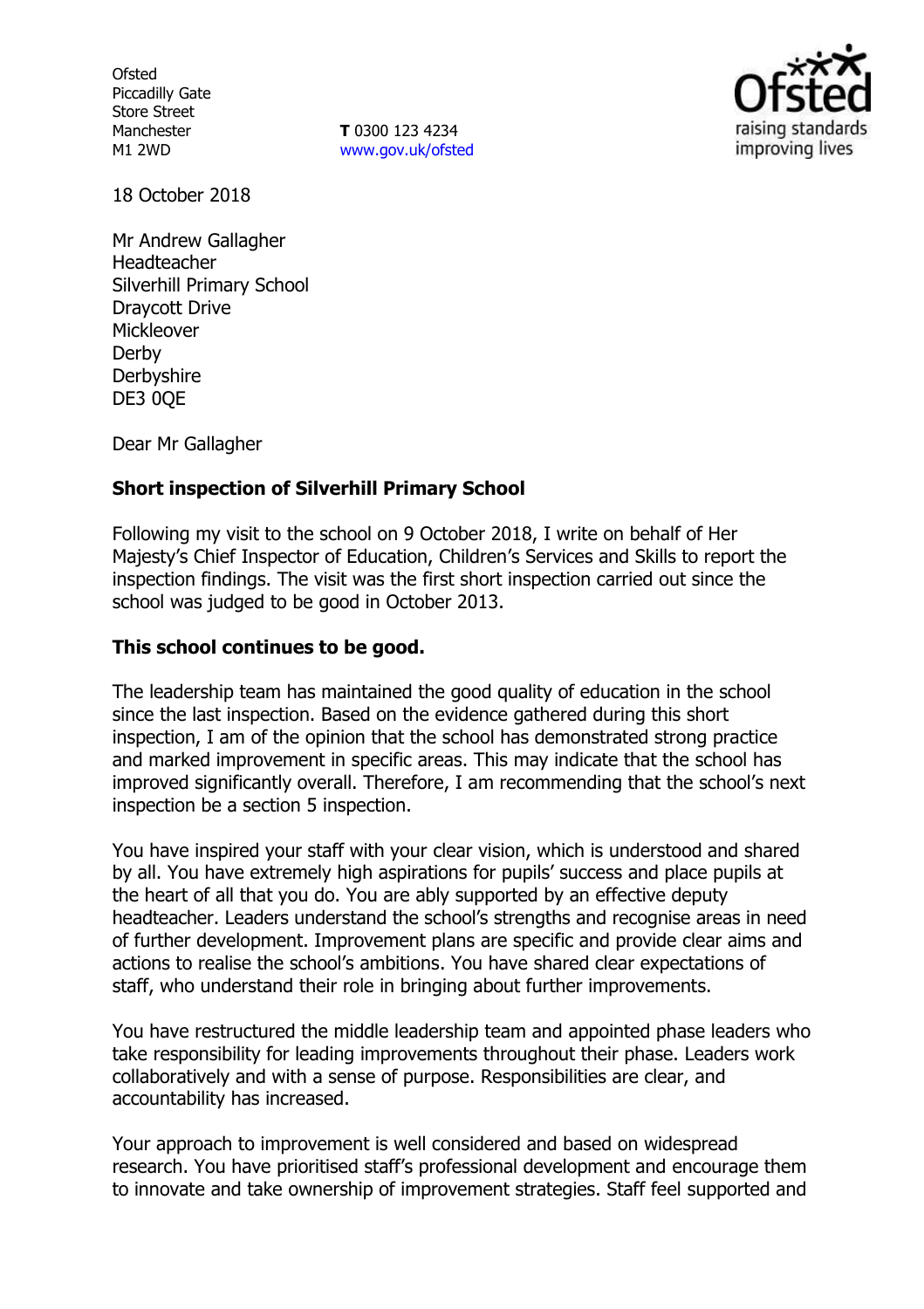

empowered to take responsibility for their own professional development and to contribute to whole-school improvements.

Leaders have been effective in tackling the areas identified as needing improvement at the last inspection. They have introduced a new approach to the teaching of mathematics that ensures that pupils are challenged in all activities. In all subjects, teachers provide clear feedback and pupils understand what they need to do to improve their work. These actions have contributed to sustained improvements in pupils' outcomes.

Leaders have redesigned the curriculum to inspire and motivate pupils in all year groups. The topic-based curriculum is planned around the concept of 'sensational starts' and 'fantastic finishes'. Teachers plan activities to interest pupils and capture their imagination at the start of each topic before participating in an enriching experience at the end of each topic. For example, pupils in Year 4 created a model of London's skyline in their classrooms as part of their work around the text 'The London Eye Mystery'; pupils will later visit the Houses of Parliament, travel on the London Eye and go to the theatre. The curriculum is also designed to provide high levels of challenge to pupils of all abilities and further enhances the improvements evident in the quality of teaching, learning and assessment.

The school is extremely welcoming and inclusive. Pupils are happy. They work hard and enjoy their learning. Pupils are polite and confident. They are kind and support each other, both in their learning activities and around school. Pupils understand diversity and are respectful of those whose values and beliefs differ from their own.

Parents and carers who made their views known are overwhelmingly positive about the school. They recognise that staff hold their child's interests at heart and appreciate the support and opportunities they receive.

Governors are very knowledgeable and have a detailed understanding of the school's strengths and areas in need of further improvement. They corroborate information that leaders provide through their own research and liaison with experts, such as local authority advisers. They are reflective and continually seek to bring about improvements to their own practice through self-audits and selfevaluation. For example, they recognise the need to evaluate the impact of the pupil premium funding with greater rigour. Nevertheless, governors hold leaders to account effectively and provide appropriate challenge and support.

### **Safeguarding is effective.**

Leaders have ensured that safeguarding arrangements are fit for purpose. The designated safeguarding lead is supported by a team of well-trained staff. Leaders involve external agencies when necessary and follow up concerns quickly. Staff have received up-to-date training and understand their safeguarding responsibilities. Staff are aware of the risks that are pertinent to the local area and know how to spot potential concerns. Leaders have ensured that the curriculum supports pupils' understanding of how to keep themselves safe. For example, pupils of all ages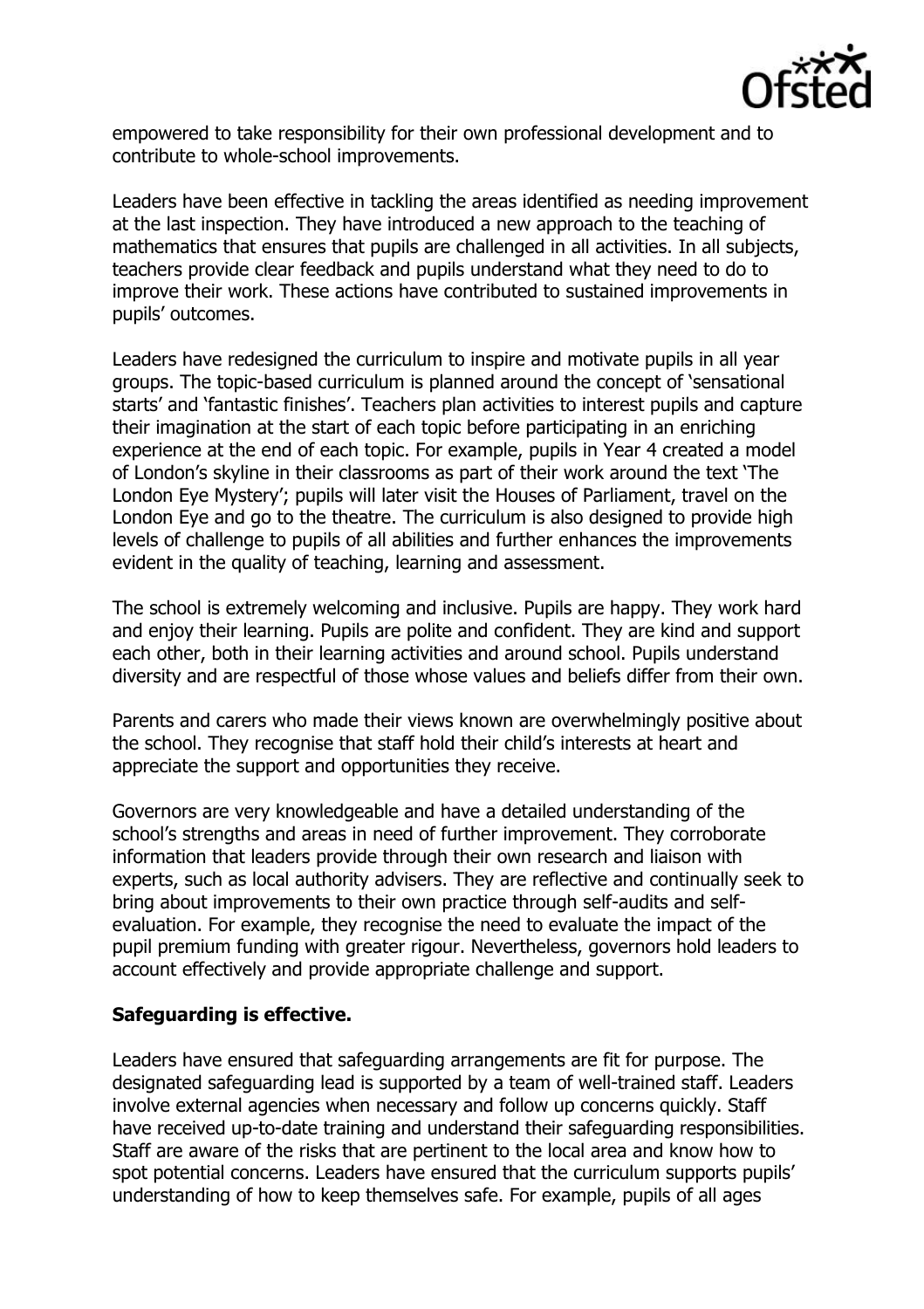

understand how to protect themselves from the potential risks of the internet. External visitors support pupils' understanding. For example, pupils explained how a visitor from the fire service had taught them how to stay safe in the event of a fire.

### **Inspection findings**

- Leadership, at all levels, is a strength of the school. Leaders' approach to improvement is well considered and strategic. Improvement plans are precise and regularly reviewed to ensure that all remain focused on the key priorities. Leaders' actions are bringing about sustained improvements to all aspects of the school.
- High-quality teaching leads to pupils making very good progress. Pupils' outcomes by the end of key stages 1 and 2 have been consistently above national averages in recent years. The proportion of pupils reaching the expected standards in each of reading, writing and mathematics by the end of key stage 1 and key stage 2 in 2017 was considerably higher than that achieved by pupils nationally. The proportion of pupils achieving the higher standards was also above the national average.
- The school's information indicates that pupils' outcomes in 2018 remain a strength of the school. Outcomes by the end of key stage 1 improved further in all subjects. The proportion of pupils reaching the expected and higher standards in writing and mathematics by the end of key stage 2 remained considerably above the national average. Outcomes in reading dipped slightly in 2018, although they remain above the national average. Leaders have taken swift action to improve the quality of teaching of reading. It is too soon to evaluate the impact of this work on current pupils' outcomes.
- **Pupils achieve very well in the phonics screening check. The proportion of pupils** reaching the expected standard has been considerably higher than the national average in recent years. In 2018, this improved further, including for disadvantaged pupils.
- Leaders use the pupil premium funding to support disadvantaged pupils in all aspects of school life, including ensuring that disadvantaged pupils have access to enrichment activities. Funding is appropriately allocated, although leaders have not evaluated its impact with rigour in the past. Plans are in place to enable leaders to evaluate the impact of this funding with greater precision. The governing body has identified a link governor to monitor this aspect of the school's work more closely than in the past.
- Disadvantaged pupils make good progress during their time at the school. In 2016 and 2017, disadvantaged pupils made better progress than other pupils nationally. In 2018, the vast majority of disadvantaged pupils reached the expected standards in each of reading, writing and mathematics. However, the proportion of disadvantaged pupils who reached the higher standards was below the national average.
- The early years provision ensures that children have an excellent start to their life in school. They make good progress, and the proportion of children who reach a good level of development is consistently above the national average. However,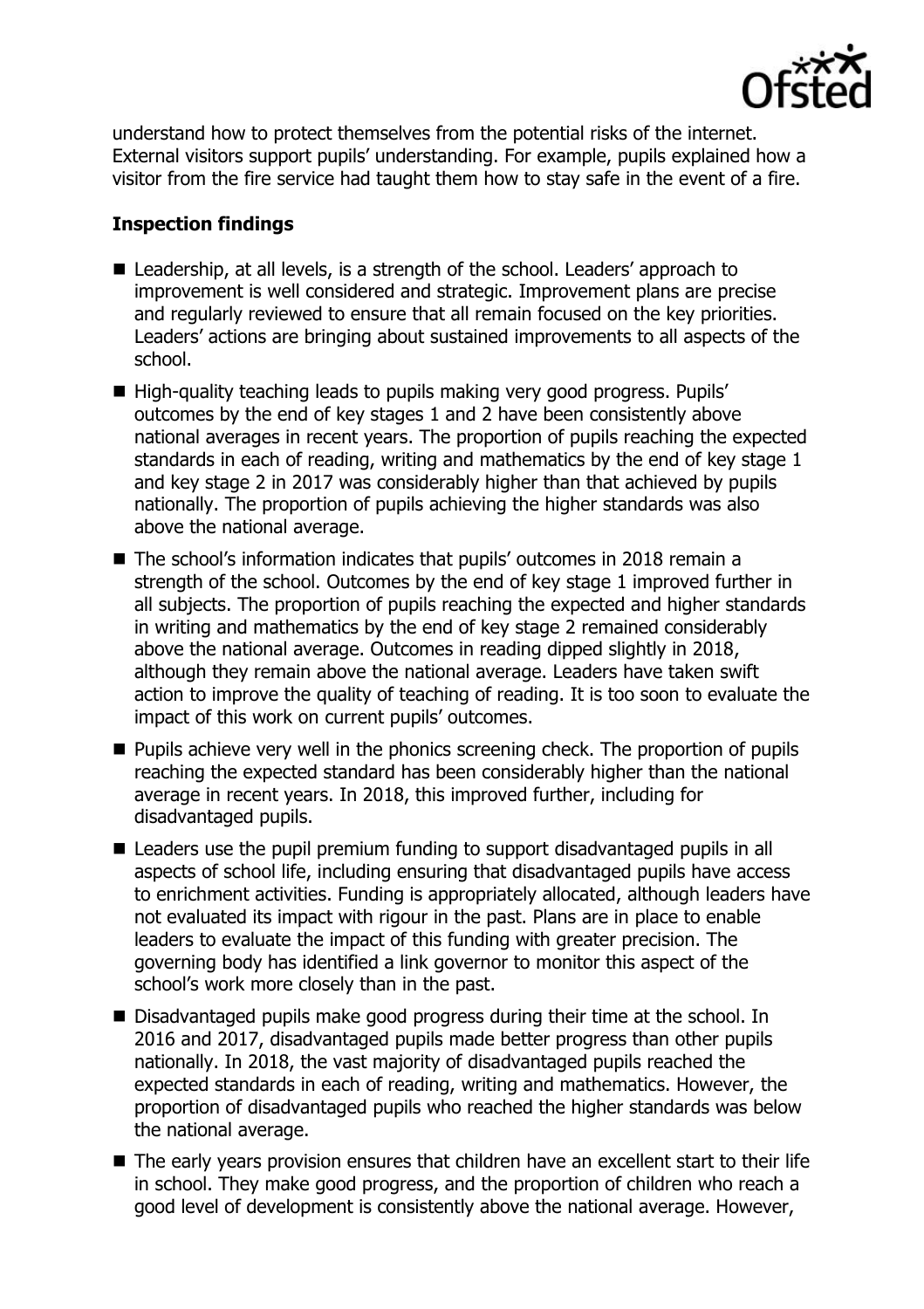

leaders have not ensured that the outdoor area is used effectively to contribute to children's development.

- The headteacher has communicated the clear expectation that pupils attend regularly. Leaders help families to identify barriers to attending and provide support to help overcome them. Leaders also take appropriate action to challenge poor attendance. Pupils recognise the importance of regular attendance and understand the impact that failing to attend has on their progress.
- Whole-school attendance, and that of pupils who have special educational needs and/or disabilities, has improved and is above the national average. Disadvantaged pupils' attendance has also improved. However, disadvantaged pupils do not attend as regularly as other pupils.

# **Next steps for the school**

Leaders and those responsible for governance should ensure that:

- disadvantaged pupils' attendance continues to improve
- $\blacksquare$  provision in the outdoor area in the early years setting matches the high quality of that indoors.

I am copying this letter to the chair of the governing body, the regional schools commissioner and the director of children's services for Derby. This letter will be published on the Ofsted website.

Yours sincerely

Deborah Mosley **Her Majesty's Inspector**

### **Information about the inspection**

Meetings were held with the headteacher and the deputy headteacher. The inspector also met with middle leaders, members of the governing body and an adviser from the local authority. The inspector visited classes in all year groups with senior leaders and discussed the strengths and weaknesses observed. They also visited the early years outdoor area.

The inspector met with a group of pupils and considered the 89 responses to Ofsted's pupil survey. She spoke to pupils in their lessons and looked at their work to evaluate the quality of their learning. Eighteen responses to Parent View, Ofsted's online survey, and 11 free-text comments were considered. The inspector spoke with several parents at the start of the day. The inspector met with a group of staff and considered the 18 responses to Ofsted's staff survey.